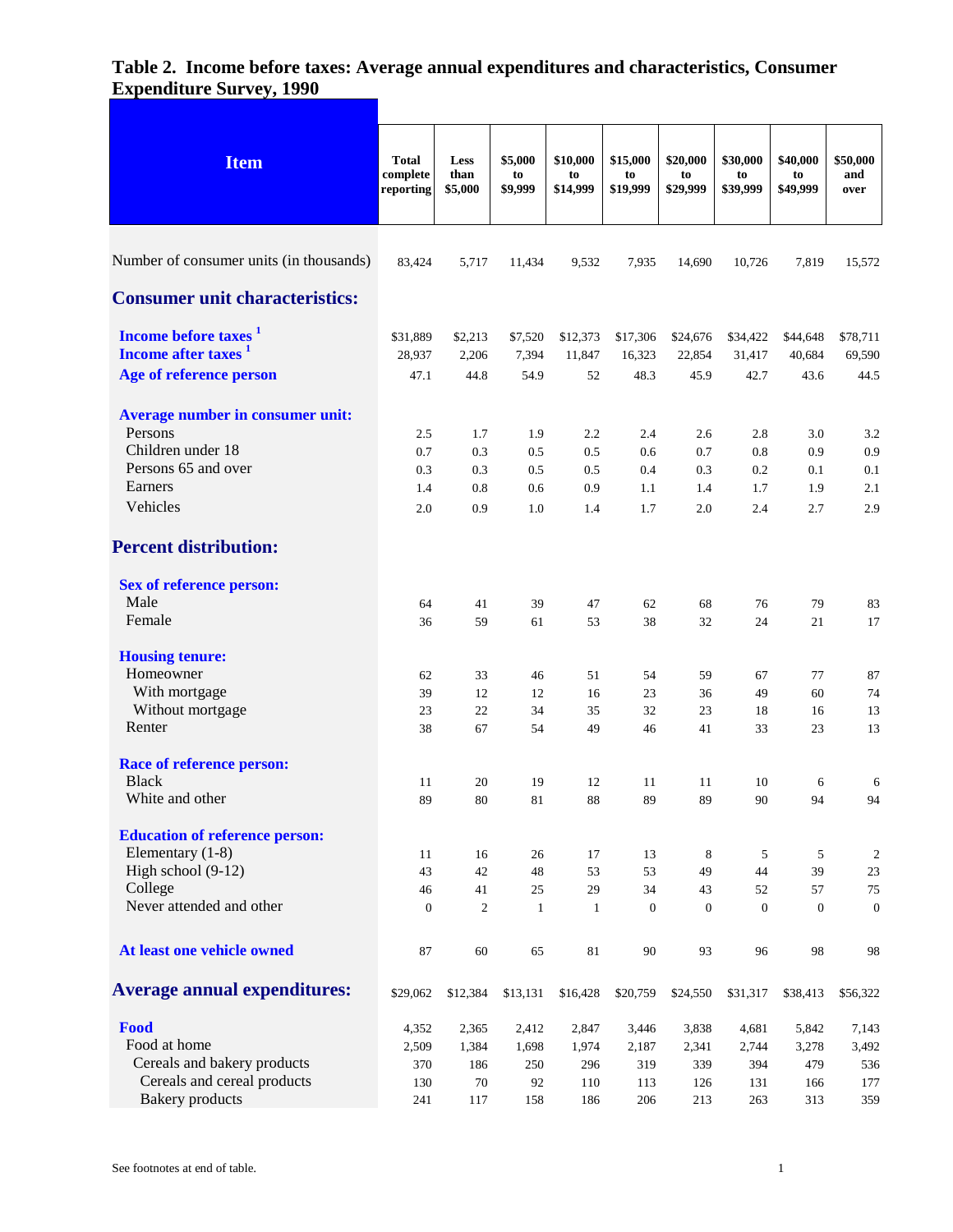| <b>Item</b>                           | Total<br>complete<br>reporting | Less<br>than<br>\$5,000 | \$5,000<br>to<br>\$9,999 | \$10,000<br>to<br>\$14,999 | \$15,000<br>to<br>\$19,999 | \$20,000<br>to<br>\$29,999 | \$30,000<br>to<br>\$39,999 | \$40,000<br>to<br>\$49,999 | \$50,000<br>and<br>over |
|---------------------------------------|--------------------------------|-------------------------|--------------------------|----------------------------|----------------------------|----------------------------|----------------------------|----------------------------|-------------------------|
| Meats, poultry, fish, and eggs        | 667                            | 400                     | 493                      | 518                        | 597                        | 643                        | 717                        | 865                        | 877                     |
| <b>Beef</b>                           | 220                            | 116                     | 177                      | 152                        | 187                        | 221                        | 245                        | 298                        | 281                     |
| Pork                                  | 130                            | 89                      | 98                       | 115                        | 121                        | 130                        | 137                        | 166                        | 154                     |
| Other meats                           | 99                             | 57                      | 70                       | 75                         | 100                        | 95                         | 106                        | 122                        | 131                     |
| Poultry                               | 107                            | 66                      | 79                       | 85                         | 95                         | 95                         | 120                        | 139                        | 146                     |
| Fish and seafood                      | 81                             | 52                      | 44                       | 62                         | 63                         | 71                         | 78                         | 105                        | 132                     |
| Eggs                                  | 30                             | 19                      | 25                       | 30                         | 30                         | 30                         | 32                         | 36                         | 33                      |
| Dairy products                        | 301                            | 152                     | 212                      | 249                        | 268                        | 289                        | 340                        | 384                        | 400                     |
| Fresh milk and cream                  | 143                            | 79                      | 113                      | 130                        | 140                        | 142                        | 162                        | 174                        | 161                     |
| Other dairy products                  | 159                            | 73                      | 98                       | 119                        | 128                        | 147                        | 178                        | 209                        | 239                     |
| Fruits and vegetables                 | 412                            | 244                     | 287                      | 323                        | 363                        | 380                        | 434                        | 526                        | 581                     |
| Fresh fruits                          | 128                            | 74                      | 86                       | 103                        | 109                        | 117                        | 135                        | 150                        | 193                     |
| Fresh vegetables                      | 119                            | 65                      | 86                       | 94                         | 115                        | 109                        | 120                        | 149                        | 166                     |
| Processed fruits                      | 94                             | 51                      | 65                       | 72                         | 84                         | 86                         | 98                         | 129                        | 129                     |
| Processed vegetables                  | 71                             | 54                      | 51                       | 53                         | 55                         | 69                         | 81                         | 97                         | 91                      |
| Other food at home                    | 759                            | 402                     | 456                      | 589                        | 639                        | 690                        | 859                        | 1,024                      | 1,097                   |
| Sugar and other sweets                | 95                             | 42                      | 66                       | 70                         | 89                         | 82                         | 106                        | 133                        | 134                     |
| Fats and oils                         | 68                             | 37                      | 53                       | 55                         | 63                         | 65                         | 71                         | 92                         | 85                      |
| Miscellaneous foods                   | 341                            | 185                     | 192                      | 259                        | 250                        | 311                        | 393                        | 469                        | 512                     |
| Nonalcoholic beverages                | 218                            | 118                     | 138                      | 184                        | 216                        | 203                        | 246                        | 275                        | 292                     |
| Food prep by cu, out-of-town trips    | 36                             | 20                      | $\tau$                   | 21                         | 21                         | 28                         | 42                         | 55                         | 73                      |
| Food away from home                   | 1,843                          | 981                     | 715                      | 872                        | 1,260                      | 1,497                      | 1,937                      | 2,564                      | 3,651                   |
| <b>Alcoholic beverages</b>            | 309                            | 178                     | 101                      | 143                        | 258                        | 275                        | 326                        | 442                        | 563                     |
| <b>Housing</b>                        | 8,713                          | 4,077                   | 4,545                    | 5,559                      | 6,292                      | 7,485                      | 8,912                      | 10,922                     | 16,467                  |
| <b>Shelter</b>                        | 4,839                          | 2,258                   | 2,393                    | 3,046                      | 3,457                      | 4,129                      | 4,972                      | 6,089                      | 9,336                   |
| Owned dwellings                       | 2,949                          | 721                     | 926                      | 1,170                      | 1,478                      | 1,987                      | 2,909                      | 4,218                      | 7,390                   |
| Mortgage interest and charges         | 1,825                          | 377                     | 266                      | 365                        | 692                        | 1,090                      | 1,841                      | 2,828                      | 5,151                   |
| Property taxes                        | 588                            | 165                     | 335                      | 354                        | 401                        | 400                        | 586                        | 773                        | 1,252                   |
| Maintenance, repairs, insurance,      |                                |                         |                          |                            |                            |                            |                            |                            |                         |
| other expenses                        | 536                            | 179                     | 325                      | 450                        | 385                        | 497                        | 482                        | 617                        | 987                     |
| Rented dwellings                      | 1,539                          | 1,299                   | 1,400                    | 1,740                      | 1,818                      | 1,917                      | 1,779                      | 1,503                      | 962                     |
| Other lodging                         | 350                            | 239                     | 67                       | 136                        | 160                        | 225                        | 284                        | 368                        | 984                     |
| Utilities, fuels, and public services | 1,870                          | 1,011                   | 1,318                    | 1,524                      | 1,660                      | 1,847                      | 1,969                      | 2,241                      | 2,679                   |
| Natural gas                           | 241                            | 108                     | 192                      | 204                        | 205                        | 219                        | 254                        | 294                        | 351                     |
| Electricity                           | 748                            | 397                     | 516                      | 617                        | 669                        | 746                        | 796                        | 895                        | 1,064                   |
| Fuel oil and other fuels              | 99                             | 56                      | 73                       | 80                         | 90                         | 109                        | 94                         | 125                        | 131                     |
| Telephone services                    | 590                            | 370                     | 416                      | 470                        | 543                        | 589                        | 616                        | 701                        | 823                     |
| Water and other public services       | 192                            | 80                      | 121                      | 153                        | 153                        | 185                        | 208                        | 226                        | 309                     |
| Household operations                  | 436                            | 99                      | 219                      | 218                        | 272                        | 305                        | 391                        | 490                        | 1,061                   |
| Personal services                     | 228                            | 22                      | 106                      | 81                         | 151                        | 162                        | 236                        | 312                        | 537                     |
| Other household expenses              | 208                            | 78                      | 113                      | 137                        | 121                        | 144                        | 155                        | 178                        | 525                     |
| Housekeeping supplies                 | 430                            | 238                     | 240                      | 271                        | 284                        | 377                        | 464                        | 566                        | 742                     |
| Laundry and cleaning supplies         | 119                            | 74                      | 72                       | 86                         | 95                         | 111                        | 134                        | 158                        | 172                     |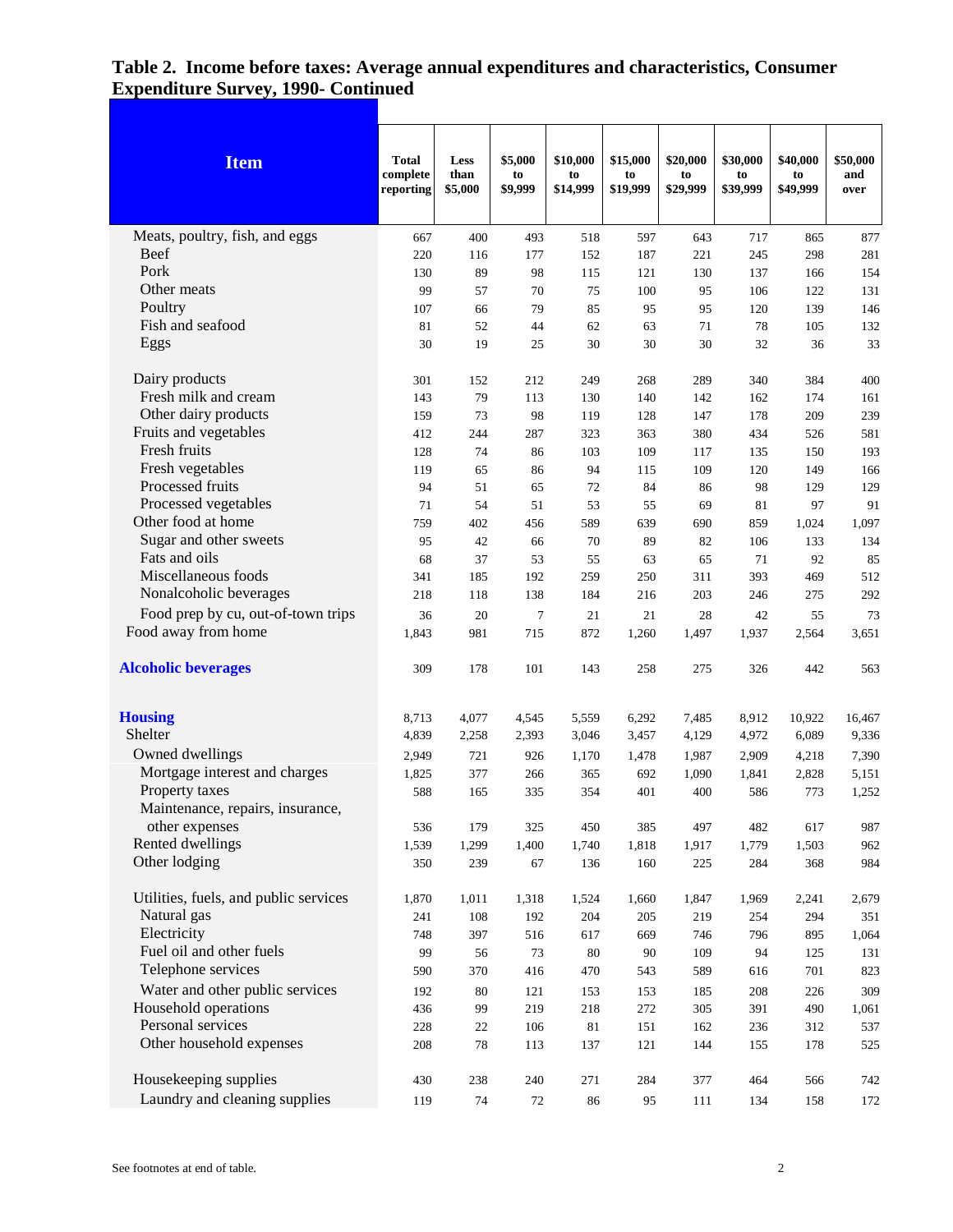| <b>Item</b>                                | <b>Total</b><br>complete<br>reporting | Less<br>than<br>\$5,000 | \$5,000<br>to<br>\$9,999 | \$10,000<br>to<br>\$14,999 | \$15,000<br>to<br>\$19,999 | \$20,000<br>to<br>\$29,999 | \$30,000<br>to<br>\$39,999 | \$40,000<br>to<br>\$49,999 | \$50,000<br>and<br>over |
|--------------------------------------------|---------------------------------------|-------------------------|--------------------------|----------------------------|----------------------------|----------------------------|----------------------------|----------------------------|-------------------------|
| Other household products                   | 181                                   | 76                      | 96                       | 111                        | 106                        | 152                        | 197                        | 249                        | 330                     |
| Postage and stationery                     | 131                                   | 89                      | 72                       | 74                         | 83                         | 114                        | 134                        | 159                        | 240                     |
| Household furnishings and equipment        | 1,137                                 | 470                     | 375                      | 500                        | 620                        | 826                        | 1,116                      | 1,535                      | 2,648                   |
| Household textiles                         | 100                                   | 86                      | 42                       | 59                         | 45                         | 76                         | 106                        | 107                        | 212                     |
| Furniture                                  | 294                                   | 61                      | 97                       | 154                        | 188                        | 229                        | 334                        | 429                        | 629                     |
| Floor coverings                            | 99                                    | 5                       | 27                       | 18                         | 46                         | 49                         | 38                         | 207                        | 283                     |
| Major appliances                           | 148                                   | 57                      | 75                       | 81                         | 118                        | 141                        | 171                        | 179                        | 265                     |
| Small appliances, miscellaneous            |                                       |                         |                          |                            |                            |                            |                            |                            |                         |
| housewares                                 | 81                                    | 40                      | 27                       | 44                         | 47                         | 65                         | 92                         | 98                         | 169                     |
| Miscellaneous household equipment          | 416                                   | 221                     | 107                      | 145                        | 176                        | 267                        | 376                        | 515                        | 1,090                   |
|                                            |                                       |                         |                          |                            |                            |                            |                            |                            |                         |
| <b>Apparel and services</b>                | 1,664                                 | 696                     | 670                      | 825                        | 1,136                      | 1,328                      | 1,857                      | 1,971                      | 3,456                   |
| Men and boys                               | 401                                   | 134                     | 158                      | 181                        | 224                        | 301                        | 387                        | 503                        | 924                     |
| Men, 16 and over                           | 333                                   | 111                     | 98                       | 123                        | 175                        | 245                        | 327                        | 403                        | 818                     |
| Boys, 2 to 15                              | 68                                    | 23                      | 60                       | 57                         | 49                         | 56                         | 60                         | 99                         | 106                     |
| Women and girls                            | 691                                   | 310                     | 278                      | 316                        | 488                        | 571                        | 862                        | 814                        | 1,349                   |
| Women, 16 and over                         | 604                                   | 285                     | 248                      | 276                        | 431                        | 495                        | 752                        | 691                        | 1,183                   |
| Girls, 2 to 15                             | 87                                    | 24                      | 30                       | 40                         | 56                         | 76                         | 110                        | 123                        | 166                     |
| Children under 2                           | 71                                    | 27                      | 31                       | 65                         | 35                         | 70                         | 77                         | 110                        | 116                     |
| Footwear                                   | 238                                   | 106                     | 98                       | 128                        | 212                        | 182                        | 260                        | 256                        | 474                     |
| Other apparel products and services        | 263                                   | 120                     | 105                      | 135                        | 177                        | 203                        | 271                        | 288                        | 593                     |
| <b>Transportation</b>                      | 5,196                                 | 1,958                   | 2,023                    | 2,799                      | 4,161                      | 4,555                      | 6,031                      | 7,183                      | 9,726                   |
| Vehicle purchases (net outlay)             | 2,171                                 | 687                     | 793                      | 1,096                      | 1,951                      | 1,760                      | 2,637                      | 2,957                      | 4,168                   |
| Cars and trucks, new                       | 1,149                                 | 210                     | 238                      | 445                        | 915                        | 826                        | 1,262                      | 1,531                      | 2,747                   |
| Cars and trucks, used                      | 996                                   | 469                     | 533                      | 640                        | 1,033                      | 923                        | 1,355                      | 1,322                      | 1,388                   |
| Other vehicles                             | 26                                    | 8                       | 23                       | 12                         | $\overline{4}$             | 10                         | 20                         | 104                        | 33                      |
| Gasoline and motor oil                     | 1,054                                 | 548                     | 509                      | 681                        | 863                        | 1,084                      | 1,236                      | 1,418                      | 1,630                   |
| Other vehicle expenses                     | 1,668                                 | 569                     | 626                      | 885                        | 1,180                      | 1,495                      | 1,872                      | 2,515                      | 3,148                   |
| Vehicle finance charges                    | 301                                   | 57                      | 75                       | 106                        | 223                        | 277                        | 377                        | 484                        | 595                     |
| Maintenance and repairs                    | 604                                   | 259                     | 268                      | 359                        | 410                        | 540                        | 676                        | 935                        | 1,055                   |
| Vehicle insurance                          | 569                                   | 193                     | 227                      | 329                        | 431                        | 530                        | 626                        | 811                        | 1,050                   |
| Vehicle rental, leases, licenses, other    |                                       |                         |                          |                            |                            |                            |                            |                            |                         |
| charges                                    | 195                                   | 60                      | 56                       | 92                         | 116                        | 148                        | 193                        | 285                        | 448                     |
| Public transportation                      | 303                                   | 153                     | 96                       | 136                        | 166                        | 216                        | 286                        | 293                        | 780                     |
| <b>Health care</b>                         | 1,497                                 | 838                     | 1,105                    | 1,381                      | 1,487                      | 1,427                      | 1,510                      | 1,606                      | 2,098                   |
| Health insurance                           | 585                                   | 319                     | 460                      | 591                        | 602                        | 606                        | 590                        | 644                        | 707                     |
| Medical services                           | 565                                   | 312                     | 339                      | 437                        | 467                        | 511                        | 555                        | 619                        | 982                     |
| Drugs                                      | 257                                   | 155                     | 250                      | 287                        | 284                        | 240                        | 266                        | 241                        | 283                     |
| Medical supplies                           | $90\,$                                |                         | 56                       | 65                         |                            | 70                         | 98                         | 102                        | 127                     |
|                                            |                                       | 51                      |                          |                            | 133                        |                            |                            |                            |                         |
| <b>Entertainment</b>                       | 1,451                                 | 491                     | 579                      | 612                        | 821                        | 1,127                      | 1,502                      | 2,241                      | 3,137                   |
| Fees and admissions                        | 375                                   | 121                     | 87                       | 123                        | 191                        | 301                        | 400                        | 536                        | 902                     |
| Television, radios, sound equipment        | 461                                   | 216                     | 204                      | 278                        | 319                        | 404                        | 527                        | 639                        | 843                     |
| Pets, toys, and playground equipment       | 279                                   | 94                      | 157                      | 141                        | 182                        | 264                        | 309                        | 391                        | 504                     |
| Other supplies, equipment, and services    | 334                                   | 60                      | 131                      | 70                         | 130                        | 158                        | 267                        | 675                        | 887                     |
| <b>Personal care products and services</b> | 375                                   | 181                     | 182                      | 212                        | 276                        | 323                        | 422                        | 522                        | 659                     |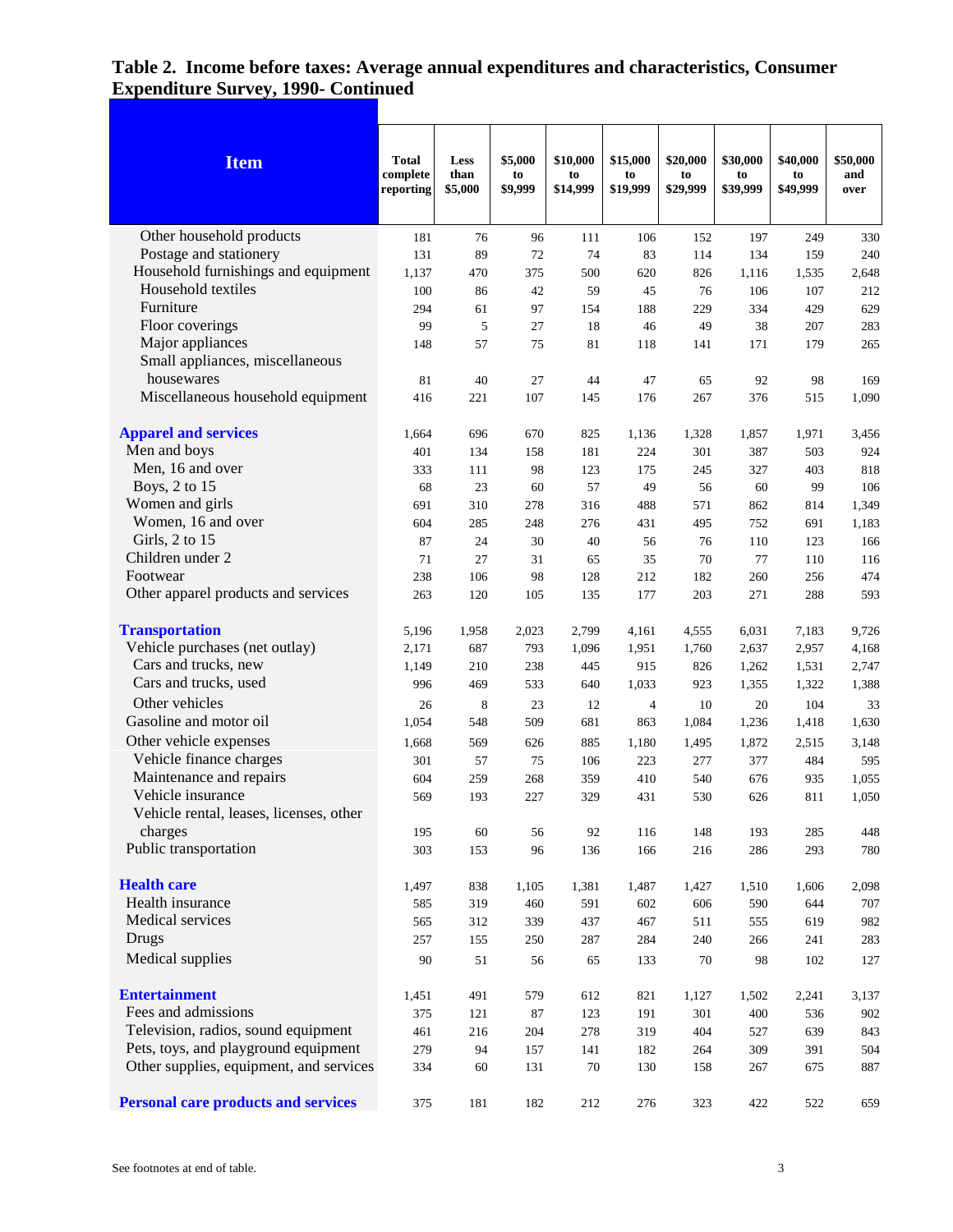| <b>Item</b>                                                         | <b>Total</b><br>complete<br>reporting | Less<br>than<br>\$5,000 | \$5,000<br>to<br>\$9,999 | \$10,000<br>to<br>\$14,999 | \$15,000<br>to<br>\$19,999 | \$20,000<br>to<br>\$29,999 | \$30,000<br>to<br>\$39,999 | \$40,000<br>to<br>\$49,999 | \$50,000<br>and<br>over |
|---------------------------------------------------------------------|---------------------------------------|-------------------------|--------------------------|----------------------------|----------------------------|----------------------------|----------------------------|----------------------------|-------------------------|
| <b>Reading</b>                                                      | 156                                   | 59                      | 64                       | 90                         | 107                        | 142                        | 182                        | 202                        | 298                     |
|                                                                     |                                       |                         |                          |                            |                            |                            |                            |                            |                         |
| <b>Education</b>                                                    | 400                                   | 506                     | 275                      | 142                        | 207                        | 246                        | 298                        | 380                        | 932                     |
| <b>Tobacco products and smoking</b><br>supplies                     | 278                                   | 169                     | 216                      | 263                        | 272                        | 302                        | 322                        | 342                        | 291                     |
| <b>Miscellaneous</b>                                                | 876                                   | 438                     | 338                      | 461                        | 571                        | 706                        | 1,013                      | 1,275                      | 1,706                   |
| <b>Cash contributions</b>                                           | 875                                   | 116                     | 289                      | 363                        | 553                        | 739                        | 912                        | 982                        | 2,113                   |
| <b>Personal insurance and pensions</b>                              | 2,920                                 | 312                     | 329                      | 731                        | 1,172                      | 2,058                      | 3,349                      | 4,504                      | 7,732                   |
| Life and other personal insurance                                   | 349                                   | 102                     | 126                      | 158                        | 191                        | 266                        | 352                        | 449                        | 830                     |
| Pensions and Social Security                                        | 2,570                                 | 211                     | 204                      | 573                        | 982                        | 1,792                      | 2,997                      | 4,055                      | 6,902                   |
| Sources of income and taxes: 1                                      |                                       |                         |                          |                            |                            |                            |                            |                            |                         |
| <b>Money income before taxes</b>                                    | 31,889                                | 2,213                   | 7,520                    | 12,373                     | 17,306                     | 24,676                     | 34,422                     | 44,648                     | 78,711                  |
| Wages and salaries                                                  | 24,173                                | 1,187                   | 2,004                    | 5,682                      | 10,368                     | 17,636                     | 28,376                     | 38,310                     | 63,419                  |
| Self-employment income<br>Social Security, private and              | 2,315                                 | $-763$                  | 125                      | 408                        | 517                        | 1,124                      | 1,573                      | 1,615                      | 9,124                   |
| government retirement                                               | 3,427                                 | 1,029                   | 3,666                    | 4,619                      | 4,792                      | 4,194                      | 2,799                      | 2,892                      | 2,685                   |
| Interest, dividends, rental income, other<br>property income        |                                       |                         |                          |                            |                            |                            |                            |                            |                         |
| Unemployment and workers'                                           | 1,059                                 | 66                      | 109                      | 470                        | 660                        | 911                        | 1,000                      | 1,157                      | 2,819                   |
| compensation, veterans' benefits<br>Public assistance, supplemental | 218                                   | 66                      | 170                      | 130                        | 267                        | 271                        | 272                        | 359                        | 182                     |
| security income, food stamps                                        | 344                                   | 375                     | 1,152                    | 712                        | 344                        | 163                        | 50                         | 47                         | 35                      |
| Regular contributions for support                                   | 260                                   | 165                     | 187                      | 271                        | 278                        | 300                        | 272                        | 221                        | 304                     |
| Other income                                                        | 93                                    | 89                      | 108                      | 81                         | 80                         | 78                         | 79                         | 48                         | 144                     |
| Personal taxes <sup>1</sup>                                         | 2,952                                 | $\tau$                  | 126                      | 526                        | 983                        | 1,822                      | 3,004                      | 3,964                      | 9,121                   |
| Federal income taxes                                                | 2,319                                 | $-12$                   | 65                       | 376                        | 722                        | 1,353                      | 2,331                      | 3,034                      | 7,376                   |
| State and local income taxes                                        | 558                                   | $\tau$                  | 32                       | 95                         | 202                        | 378                        | 618                        | 835                        | 1,604                   |
| Other taxes                                                         | 75                                    | 12                      | 29                       | 56                         | 60                         | 91                         | 55                         | 95                         | 141                     |
| Income after taxes <sup>1</sup>                                     | 28,937                                | 2,206                   | 7,394                    | 11,847                     | 16,323                     | 22,854                     | 31,417                     | 40,684                     | 69,590                  |
| <b>Addenda:</b>                                                     |                                       |                         |                          |                            |                            |                            |                            |                            |                         |
| Net change in total assets and                                      |                                       |                         |                          |                            |                            |                            |                            |                            |                         |
| <b>liabilities</b>                                                  | $-408$                                | 354                     | 29                       | $-629$                     | 164                        | $-612$                     | $-1,106$                   | 2,716                      | $-2,060$                |
| Net change in total assets                                          | 2,871                                 | $-130$                  | 193                      | $-1,024$                   | 840                        | 1,292                      | 3,754                      | 6,193                      | 8,570                   |
| Net change in total liabilities                                     | 3,279                                 | $-484$                  | 164                      | $-395$                     | 676                        | 1,904                      | 4,860                      | 3,477                      | 10,630                  |

**Other financial information**